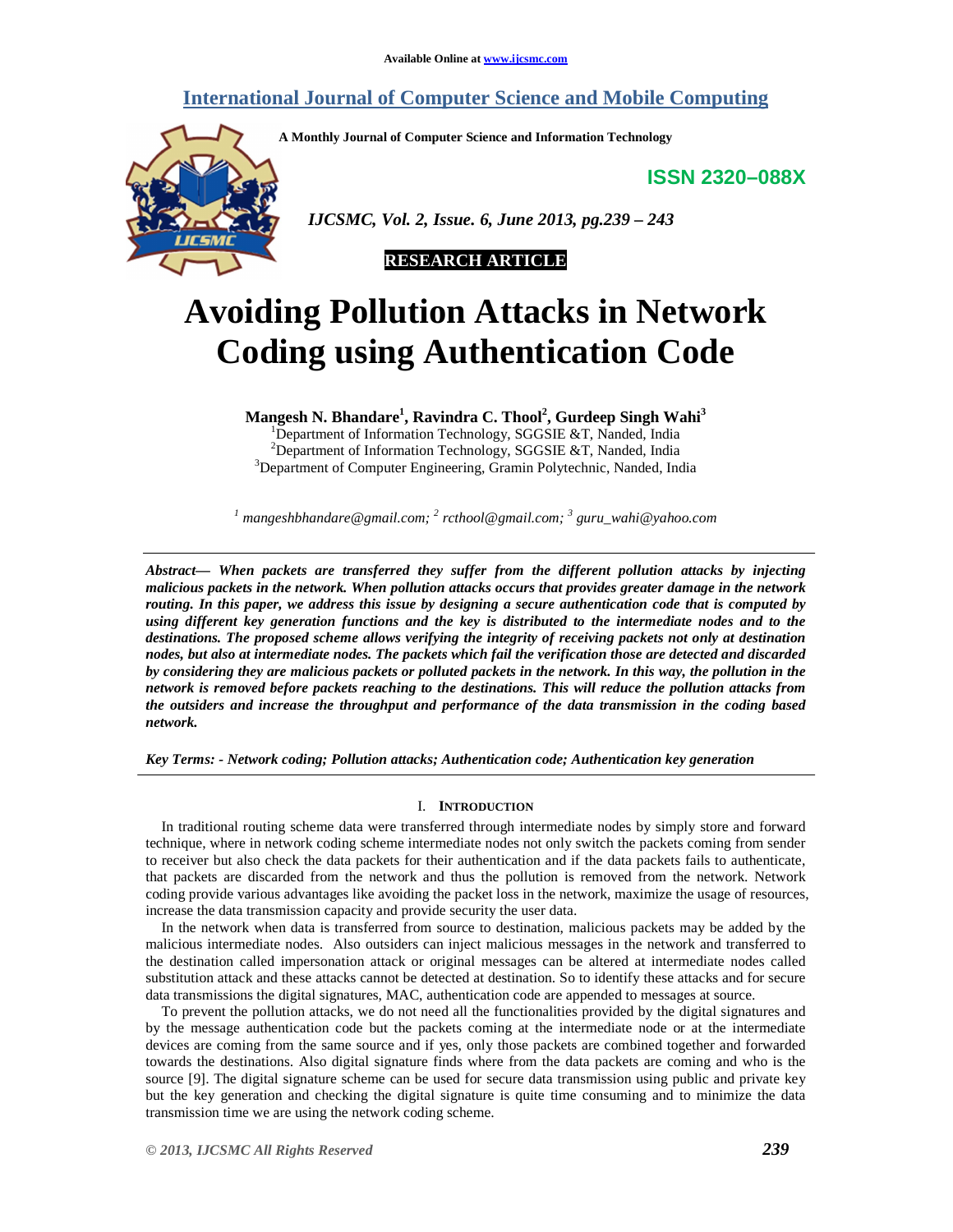We present our experiences in the implementation of system using Network Coding. We say that the transmission time is minimizes as the pollution (malicious) packets are removed from the network. In particular, we show that network coding is feasible and minimizes the processing overhead at the sender and at the receiver by using the intelligent intermediate devices by increasing their workload.

#### II. **RELATED WORK**

Several authentication schemes have been recently proposed to detect the polluted packets at intermediate nodes based upon cryptographic functions with computational assumptions [1].

The scheme proposed in [2] for network coded content distribution allows intermediate nodes to detect malicious packets injected in the network and to alert neighboring nodes when a malicious packet is detected. It uses hash function to generate the hash values of the encoded data blocks that are then sent to the intermediate nodes and destinations before the data is encoded. The distribution of these hash values is done over a preestablished secure channel.

The scheme proposed in [3] is based on RSA algorithm in which intermediate nodes can authenticate the packets in transit without decoding and generate a verifiable signature of the packet that they have just encoded without knowing the senders secret key. In this scheme one key pair is require for a file to be verified.

The scheme proposed in [9] uses a standard signature scheme that based upon the hardness of discrete logarithm problem. The blocks of data are considered as vectors spanning a subspace. The signature is not calculated for every data blocks, but for vectors subspace. The signature verification allows to check if the received vector belongs to the data subspace and the file is authenticated. This scheme also requires fresh keys for every file.

The signature schemes proposed in [9] follow the approach used in [4] with improvements in terms of public key size and per packet overhead. The signature schemes proposed are designed to authenticate a linear subspace designed by the vectors containing data blocks. Signatures on a linear subspace are more than enough to authenticate all the vectors used in this same subspace. With these schemes, a single public key can be used to verify multiple files

By comparing the different scheme's proposed in [2, 3, 4, 9] provides the security to data transmission in the network and minimizes the pollution in the network. Finally, the most recent related works have been presented in [5], where a message authentication code has been proposed to provide integrity for network coding, this is a secure scheme in particular network coding against pollution attacks has been given.

#### III. **PROPOSED SYSTEM**

In this paper, we propose an unconditionally secure solution that provides security to data packets from the pollution attacks. Our solution allows intermediate nodes and destinations to verify the data origin and integrity of the messages received without decoding, and thus to detect and discard the malicious messages that fail the verification. It is important to note that destinations must receive a sufficient number of uncorrupted messages to decode and recover the entire file sent by the source. However, our solution provides the destinations with the ability to filter out corrupted messages and to have them filtered out by intermediate nodes as well. This our scheme overcomes the problems occurred in [2, 3, 4, 9] and improves the performance and throughput of data transmission in the network.

In our scheme we propose the use of following authentication techniques

# A. *Key Generation:*

The trusted authority i.e. means server generates a secure key for a file before the file is to be transferred over the network. Only one key is generated for a file by using the different key generation functions such as random number generator (RAND), different polynomials, pseudo-random number generator (PRNG) are used. As the number of digits in the key increase, the security is increases.

#### B. *Key Distribution*

The generated key is broadcasted over the network channels to all the destinations and to all the intermediate devices used in the network system. The key is allocated to them at the times of sign up into a service protected by this scheme.

#### C. *Authentication Tag*

Suppose when source want to communicate with destinations by sending *n* number of massages then the source compute an authentication tag by using different key generation functions and then this key is integrated with the message. This authentication tag is added after the message.

#### **Pollution Attack:**

Pollution attack means the hacker or attacker will hack or get control over any intermediate device (router) in network, which means the router will be in control of the hacker (unauthenticated person). He can get control all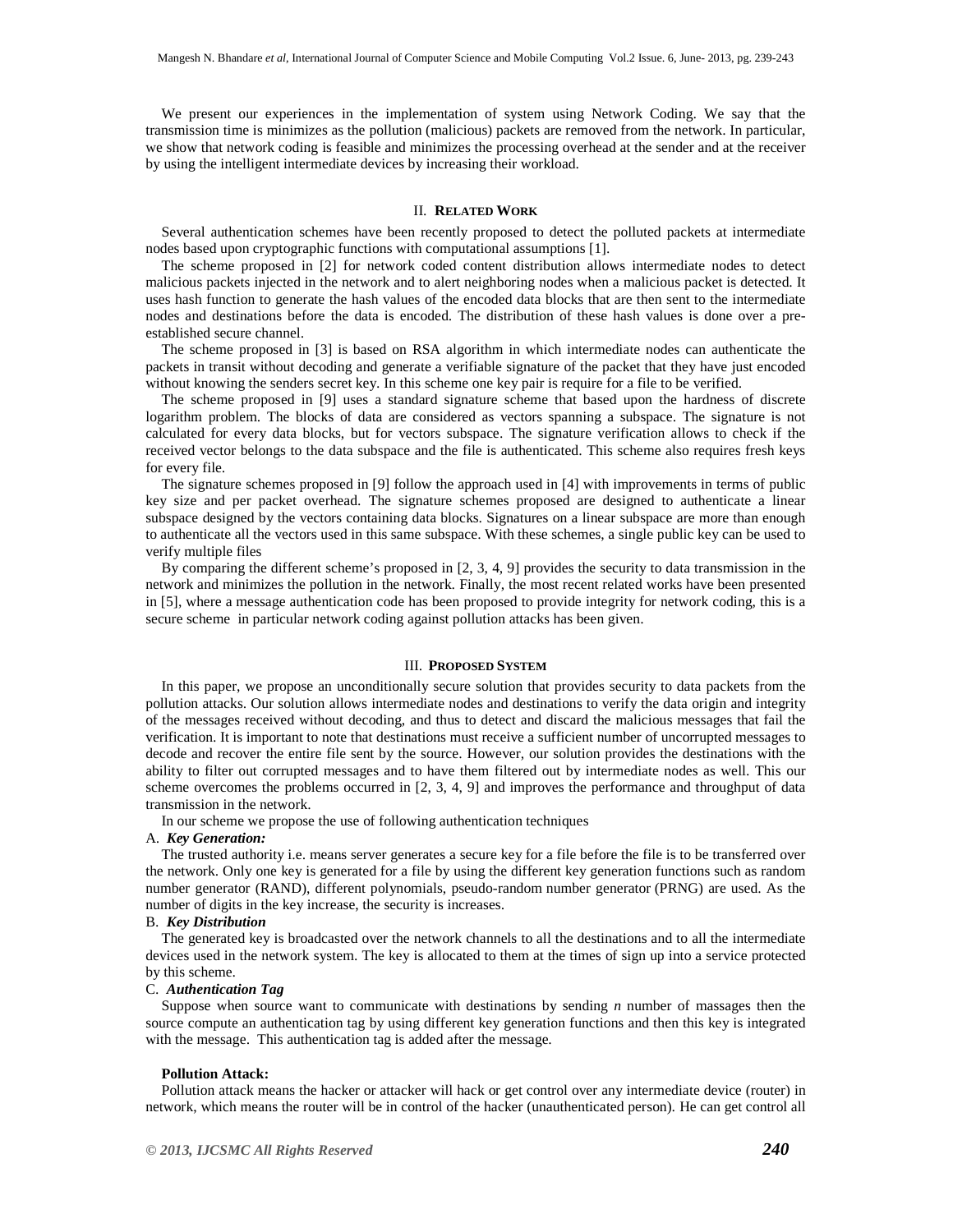over the data which is flowing through that router**.** He may change the original data packets, add some extra packets in the network or can modify the data. Or simply we can say that pollution attack means addition of malicious packets other than the sender has send.

## **Network Coding**

Network coding is a technique which can be used to improve a network's throughput, efficiency and scalability, as well as resilience to attacks and eavesdropping, as compared to traditional methods of OSI model or TCP/IP model. Instead of simply relaying the packets of information they receive, the nodes of a network take several packets and combine them together for transmission. This can be used to attain the maximum possible information flow in a network.

Network coding replaces the traditional store and forward mechanism of intermediate resources and assign some task of authentication to intermediate resources and to nodes to identify the polluted packets and remove the pollution from the network.

In the multicast network coding problem, a source S needs to deliver n packets to a set of k terminals over an underlying network G. The nodes of the coding network can be broadly categorized into two groups. The first group includes encoding nodes, i.e., nodes that generate new packets by combining data received from two or more incoming links. The second group includes forwarding nodes that can only duplicate and forward the incoming packets. Encoding nodes are, in general, more expensive due to the need to equip them with encoding capabilities. In addition, encoding nodes incur delay and increase the overall complexity of the network [7].



Fig. 1. Example of a network topology

To implement our proposed scheme in practice we have used one source, one destination and five intermediate devices say routers as shown in fig.1. S is the source who is sending file to destination D and R1, R2, R3, R4 are the intermediate routers or say encoding nodes. When source S want's to send a file then authentication key is generated by using random number generator function and the key distributed over the network i.e. key is assigned to all the intermediate devices, destinations and to the message file which is to be send. Then the file is transferred over the network by checking the integrity or authentication tag of every packet with the distributed key to devices, if the key matched then only the packets are transferred forward otherwise the packets are discarded by considering they are pollution in the network.

To check this scheme we have used a hacker module. In hacker module we are getting control over an intermediate device to inject the packets in the network. But when the device is accessed then it lost its assigned key and network identifies that the device is accessed by unauthenticated person and then it changes the path of data transmission by skipping that particular hacked router. In this way we have authenticated the network devices as well as the data packets which are going to be transferred over the network.

In this way we are checking the integrity of packets at every intermediate device without decoding the whole data packet of file which is transferred from source. This will reduce the work of source and destination i.e. generation of cryptographic key for every data packet at source and decoding the packets by using public & private key at destination, this take much time and increase the work load of source and destination.

The proposed scheme is robust against pollution attacks from outsiders, as well as coalitions of malicious insider nodes, which have the ability to perform the integrity check, but instead get corrupted and use their knowledge to themselves attack the network.

This scheme provides some advantages that are:

*1) Security:* 

By providing the authentication tag with every packets, the data is made secure from unauthenticated access and from any kind of tampering.

## *2) Save the transmission time:*

As the malicious packets are removed when they reach at the first intermediate device and find the clear path from source to destination.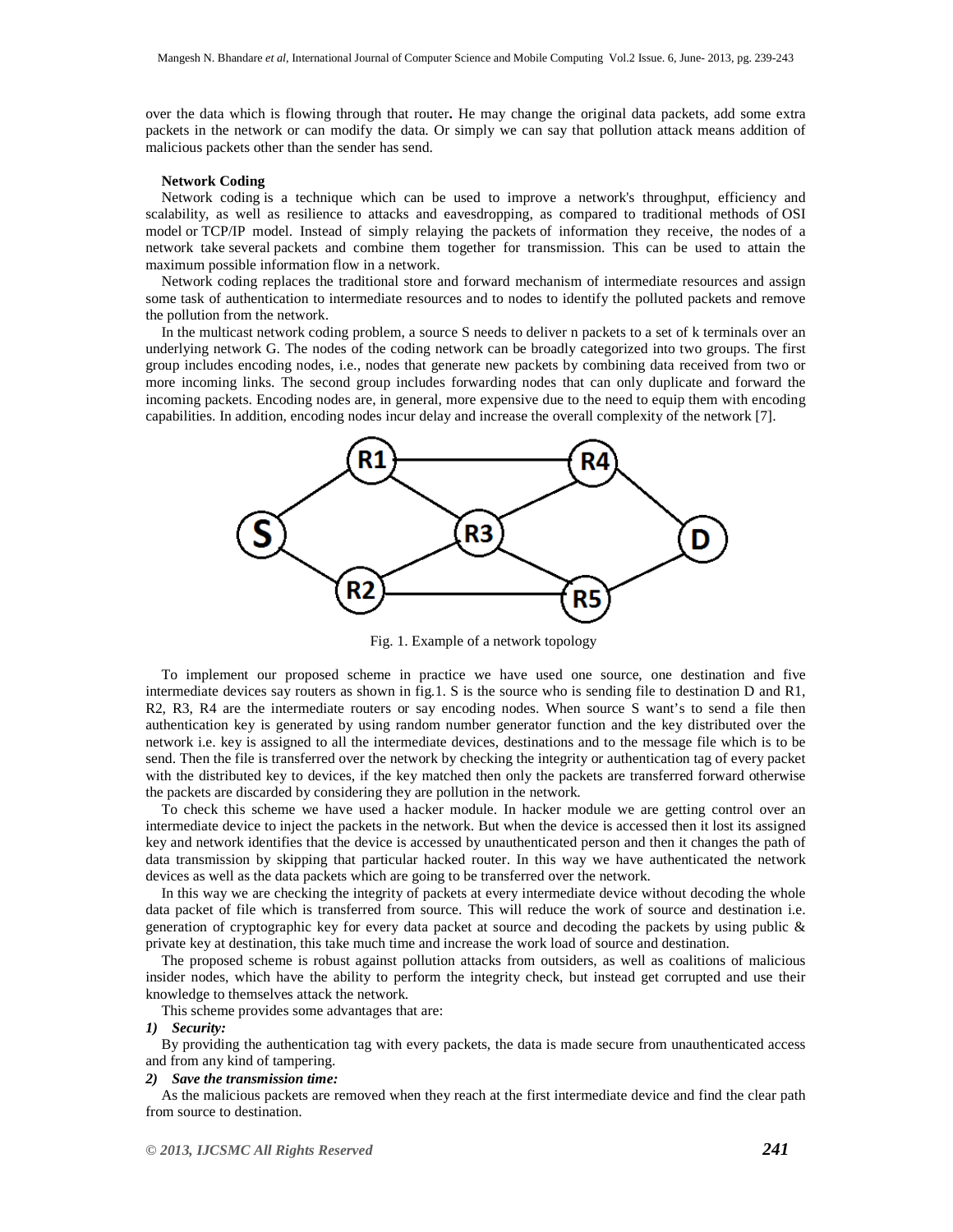But in our scheme we are checking the authentication tag of every incoming packet at intermediate device and at first encoding device the pollution is removed from the network and original data is received at destination without any modification or any alteration. It is quite complex and time consuming to check the authentication tag of each packet at every intermediate node.

#### **Throughput and Goodput**

The throughput is defined as the rate of non-corrupted messages received at destination. The goodput is defined as the rate of the useful information received, i.e., excluding the overhead presented by the proposed scheme. The proposed scheme enhances a packet of size sent from the source by one symbol and an authentication tag of size. The impact of the authentication tag size is so significant that it is not necessary to include the one symbol for decoding purposes in the goodput characterization [1]. The symbol included with the source packet by source is used to identify the source or who is the origin of the message.

# IV. **MODULES**

I have implemented this scheme by using Microsoft visual Studio 2008(.NET) and developed the different modules. Following are the modules used in my wok:

- A. Client
- B. Server
- C. Routers
- D. Hacker

#### *A. Client:*

- 1. Client sends the request to the server(Enter the username and password to login)
- 2. Connect to the server.
- 3. Select a file to transfer.
- 4. Send the data to server via intermediate devices (routers)
- 5. Close the connection.

Client module is work as a sender, and it send the file to the server. When client wants to send the file, he has to log in in the system by entering username and password. This request is send to server, server checks the parameters and authenticate client for sending the file. When client select the file for transmission then one key is generated for entire file and this key is integrated with the file and also this key is broadcasted over the network to every intermediate devices and to server i.e. receiver.

#### *B. Server:*

- 1. Client will ask the request to server for connection
- 2. At that time server will give the response to the client by checking username and password.
- 3. In server we have to select a location for receiving a file.
- 4. Finally Server will be receiving data from client.

Server module is work as a receiver; it receives the file from the client. When client sends request for login, by checking parameters server authenticates and permits for data transmission. Also server module performs the supervisory role in the authentication system and provides security to user file. Server verifies the file by comparing the authentication tag added with the file and the key distributed by the sender.

#### *C. Router:*

- 1. It is an intermediate device between the Server and Client.
- 2. When any router is hacked then the packets which are transforming from sender to receiver are transferred from the remaining routers by skipping that particular hacked router.
- 3. Otherwise router forwards the incoming packet to the next node by checking their authentication.

#### *D. Hacker:*

Using this module we get control over the intermediate device (router) that means the router will be in control of the hacker. He will get all control l over the data which is flowing through that router.